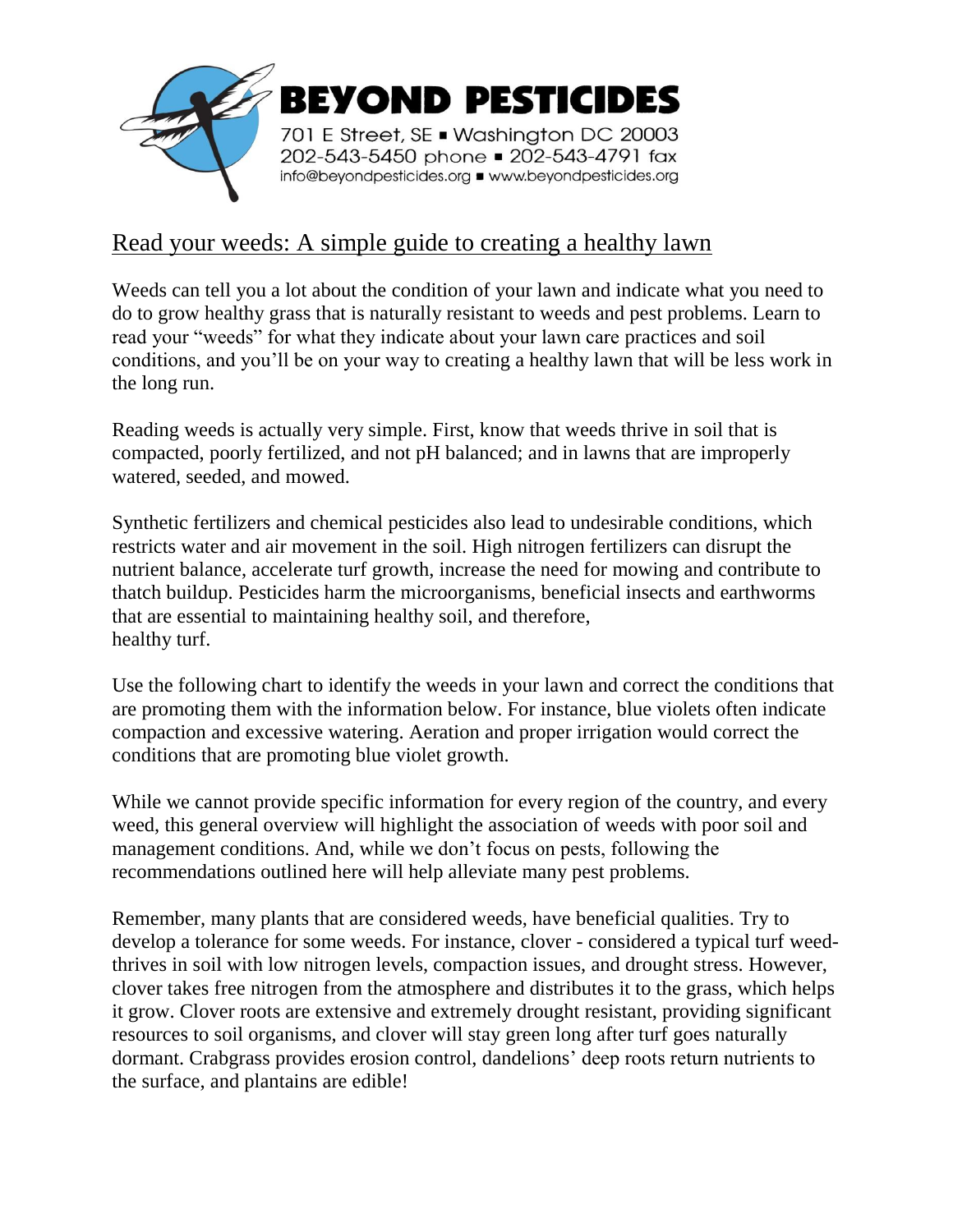| Weed | Common<br><b>Name</b> | Soil<br>Compaction | <b>Mowing</b><br>Height | pH          | Fertility                                      | Watering    | Poor<br><b>Drainage</b> |
|------|-----------------------|--------------------|-------------------------|-------------|------------------------------------------------|-------------|-------------------------|
|      | Annual<br>bluegrass   | $\mathbf X$        | $\mathbf L$             |             | $\mathbf E$                                    | $\mathbf E$ |                         |
|      | Clover                | $\mathsf X$        |                         | $\mathbf L$ | L<br>(N)                                       | D/E         |                         |
|      | Crabgrass             |                    | $\mathbf L$             |             | $\mathbf L$                                    | D/E         |                         |
|      | Dandelion             | $\mathsf X$        |                         | $\mathbf L$ | $\mathbf L$<br>(Ca)<br>$\mathbf E$<br>(K)      |             |                         |
|      | Ivy<br>(Ground)       |                    |                         |             |                                                |             | $\mathsf X$             |
|      | Knotweed              | $\mathsf X$        |                         | $\mathbf L$ | $\mathbf L$<br>(Ca)<br>$\mathbf E$<br>(K, Mg), |             | $\mathsf X$             |
|      | Plantains             | $\mathsf X$        | $\mathbf L$             | $\mathbf L$ | $\mathbf L$                                    |             | $\mathsf X$             |

Common Lawn Weeds and What Contributes To Them

X- Condition associated with the weed, D- Drought, E- Excessive, H- High, L- Low, K- Potassium, Mg-Magnesium, N-Nitrogen

Illustrations Source: Cornell University Cooperative Extension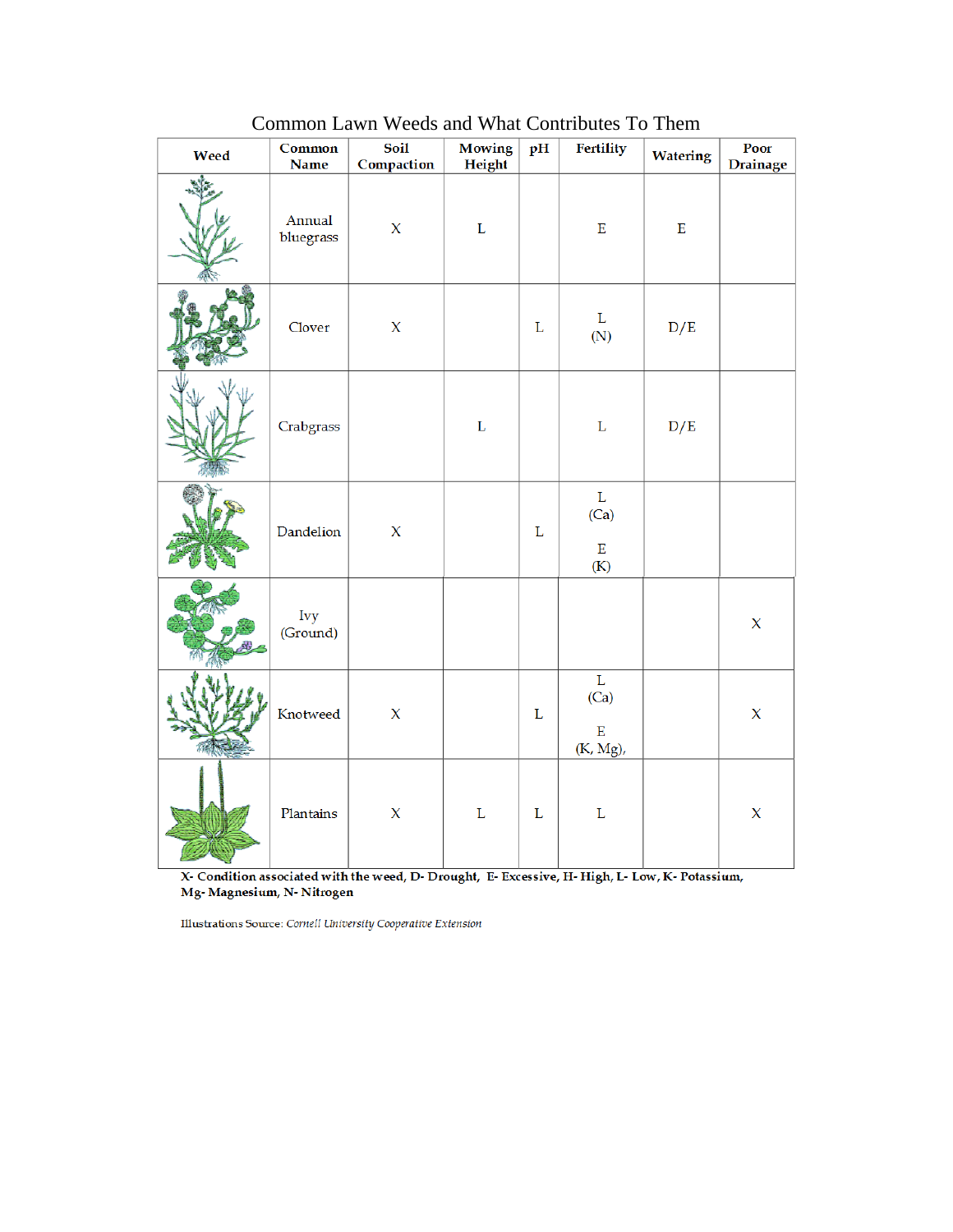## **Eliminate the Conditions that Promote Weeds**

1. **Compaction** – Compaction is an invitation for weeds. If your lawn is hard, compacted, and full of weeds, aerate to help air, water and fertilizer to enter. If you can't stick a screwdriver easily into your soil, it is too compacted. Get together with your neighbors and rent an aerator. Once you have an established, healthy lawn, worms and birds pecking at your soil will aerate it for free!

2. **Mowing Height** – Bad mowing practices cause many lawn problems. Mowing lower than  $1\frac{1}{2}$  to  $1\frac{3}{4}$  inches can kill the root system by preventing photosynthesis, and mowing with a dull blade makes the turf susceptible to disease. A low mowing height also invites sunlight in for weeds to sprout.

While grass species vary across the country, most lawns are a mix of kentucky bluegrass and fine fescue. Generally, you should keep a lawn at 3- 3 ½ inches. Mowing high allows the grass to develop deeper, drought-resistant roots systems. For the first and last cut of the season, mow to 2 inches. Do not mow more than 1/3 of the grass blade at a time. Keep your mower blades sharp to prevent the development and spread of fungal disease, or ask your service provider to sharpen their blades frequently.

3. **Soil pH and Soil Testing** – Low pH means acidic conditions and high pH indicates alkaline conditions. If the pH is too high, your grass cannot properly absorb nutrients. Ideal pH should be between 6.5-7.0, slightly acidic. Generally, lime is added to raise the pH and sulfur is added to lower the pH, and adding compost can naturally correct your pH. A soil test is highly recommended to determine the soil pH and specific nutrient needs. Contact your extension service to find out how to take a soil sample. In addition to nutrients and pH analysis, ask for organic content analysis, and request organic care recommendations. Organic content should be 5% or higher.

4. **Fertility** -Soil testing is the best way to determine your soil's specific nutrient needs. Fertilizing in early fall ensures good growth and root development for your grass. Nitrogen, the most abundant nutrient in lawn fertilizers promotes color and growth. Adding too much nitrogen, or quick-release synthetic fertilizers, can weaken the grass, alter the pH, promote disease, insect, and thatch build-up.

Your grass clippings contain 58% of the nitrogen added from fertilizers, improve soil conditions, suppress disease, and reduce thatch and crabgrass. So, *leave the clippings on your lawn*. You can use a mulching mower and leave the leaves too.

Compost is an ideal soil conditioner, adding the much-needed organic content to your soil, and suppressing many turf pathogens. In the fall and spring, preferably after aerating, spread ¼ inch layer of organic or naturally-based compost over your lawn. Compost tea and worm castings are also great additions.